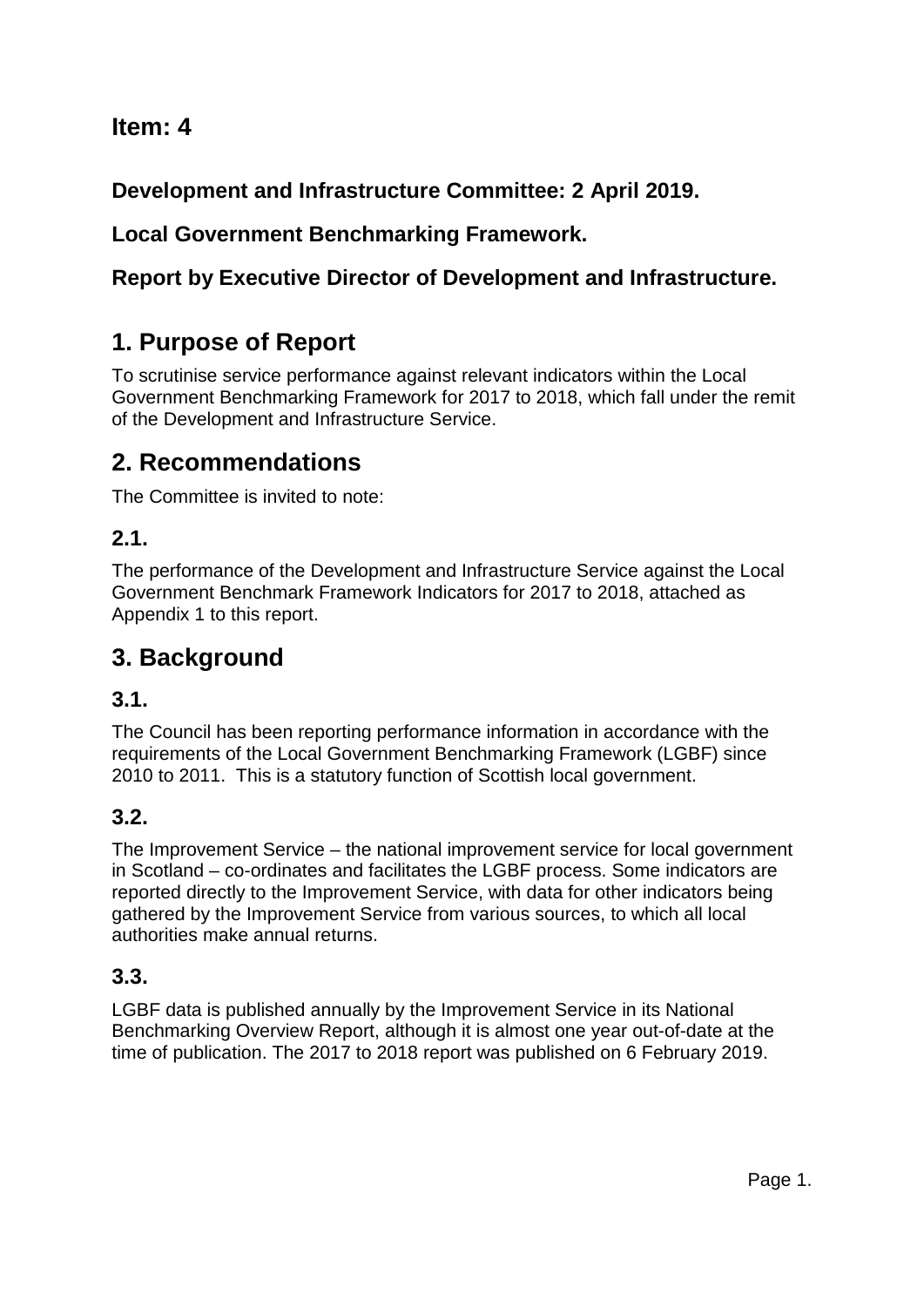# **4. Response to the Best Value Assurance Report 2017**

## **4.1.**

Although the Council has reported its performance in accordance with the LGBF requirements for several years, primarily through its Annual Performance Report, it was agreed by the Policy and Resources Committee on 17 April 2018 that in 2019 this information would also be reported to Service Committees for scrutiny.

## **4.2.**

This commitment is part of the Council's response to recommendations in the Best Value Assurance Report, which was published in December 2017. This has subsequently been incorporated into the Council Delivery Plan 2018 to 2023.

# **5. Performance**

## **5.1.**

Appendix 1 sets out the performance against the Local Government Benchmark indicators in 2017 to 2018 which fall under the remit of the Development and Infrastructure Service. This includes comparisons with previous years' performance, the Scottish average, and other local authorities in Orkney's benchmarking 'family groups'. For some indicators officers have also provided some additional context where it is felt this would be beneficial to help explain the performance.

## **5.2.**

For Children's Services, Adult Social Care Services and Housing Services indicators, similar local authorities are grouped by their level of deprivation. For these indicators Orkney's family group includes:

- East Renfrewshire Council.
- East Dunbartonshire Council.
- Aberdeenshire Council.
- City of Edinburgh Council.
- Perth and Kinross Council.
- Aberdeen City Council.
- Shetland Islands Council.

## **5.3.**

For Corporate Services, Economic Development, Environmental Services and Culture and Leisure Services, similar local authorities are grouped by their population density. For these indicators Orkney's family group includes:

- Western Isles Council.
- Argyll and Bute Council.
- Shetland Islands Council.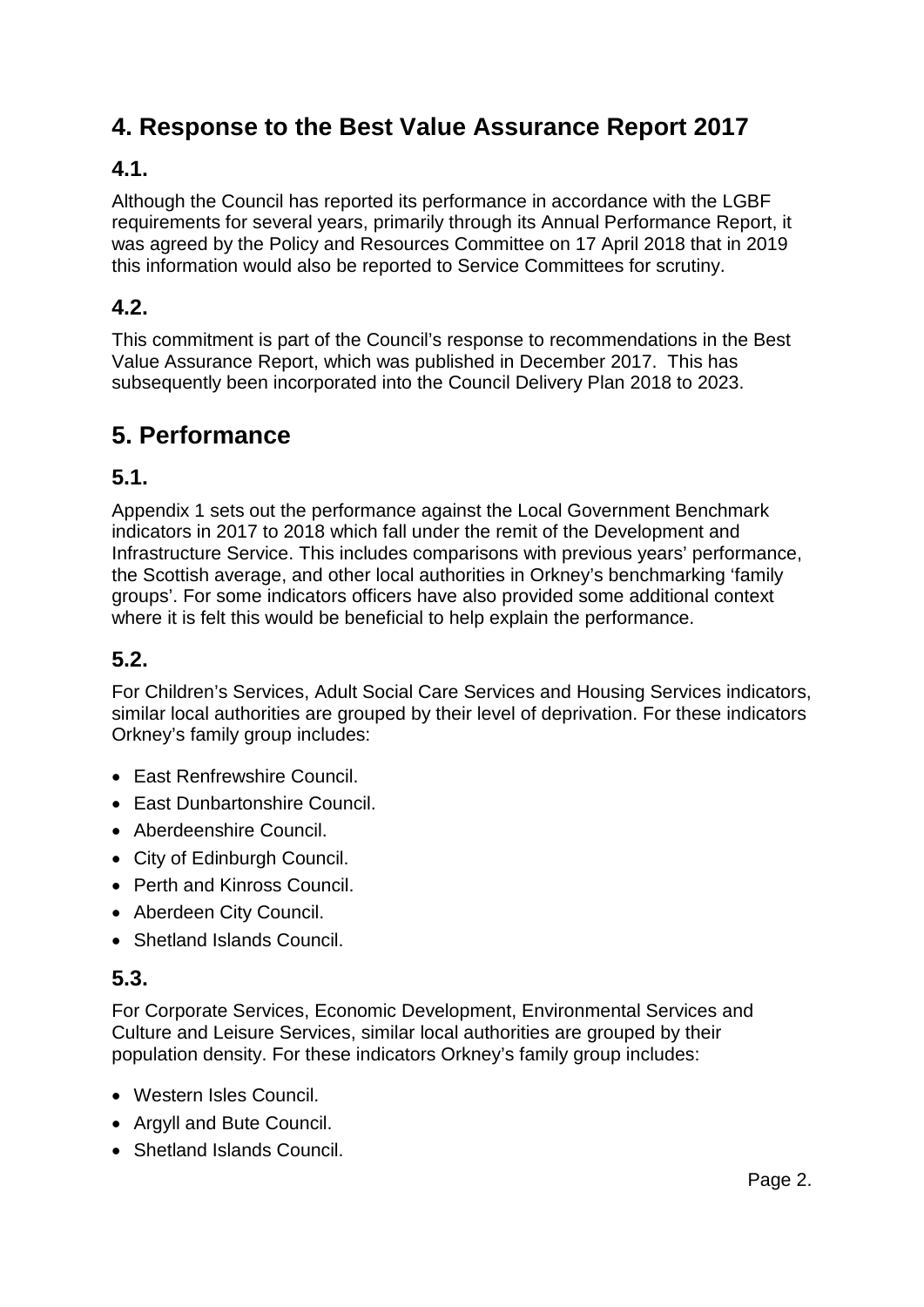- Highland Council.
- Scottish Borders Council.
- Dumfries and Galloway Council.
- Aberdeenshire Council.

## **5.4.**

It should be noted that the monitoring periods for some of the indicators may differ. For example, most are for 2017 to 2018, but some may be for 2015 to 2018 or 2014 to 2018. This is because all the indicators are calculated from national figures and are generated by different organisations for different purposes.

# **6. Links to Council Plan**

## **6.1.**

The proposals in this report support and contribute to improved outcomes for communities as outlined in the Council Plan strategic priority theme of Cross-Cutting Priorities.

# **6.2.**

The proposals in this report relate directly to the Priority - To deliver the actions and targets in the Best Value Assurance Report recommended by the Accounts Commission, and specifically to action 5(b) - Report Local Government Benchmark Indicators to Service Committees.

# **7. Financial Implications**

All 32 Scottish local authorities pay an annual rate to the Improvement Service for participation in the LGBF. In 2017 to 2018 this was £2,032, which increased to £2,516 for 2018 to 2019. For this, the Improvement Service provides local authorities with data services and co-ordination of family group activity.

# **8. Legal Aspects**

Under section 1(1)(a) of the Local Government Act 1992 and in accordance with section 13 of the Local Government in Scotland Act 2003, the Council has been directed by the Accounts Commission to report on information drawn from the Local Government Benchmark Framework.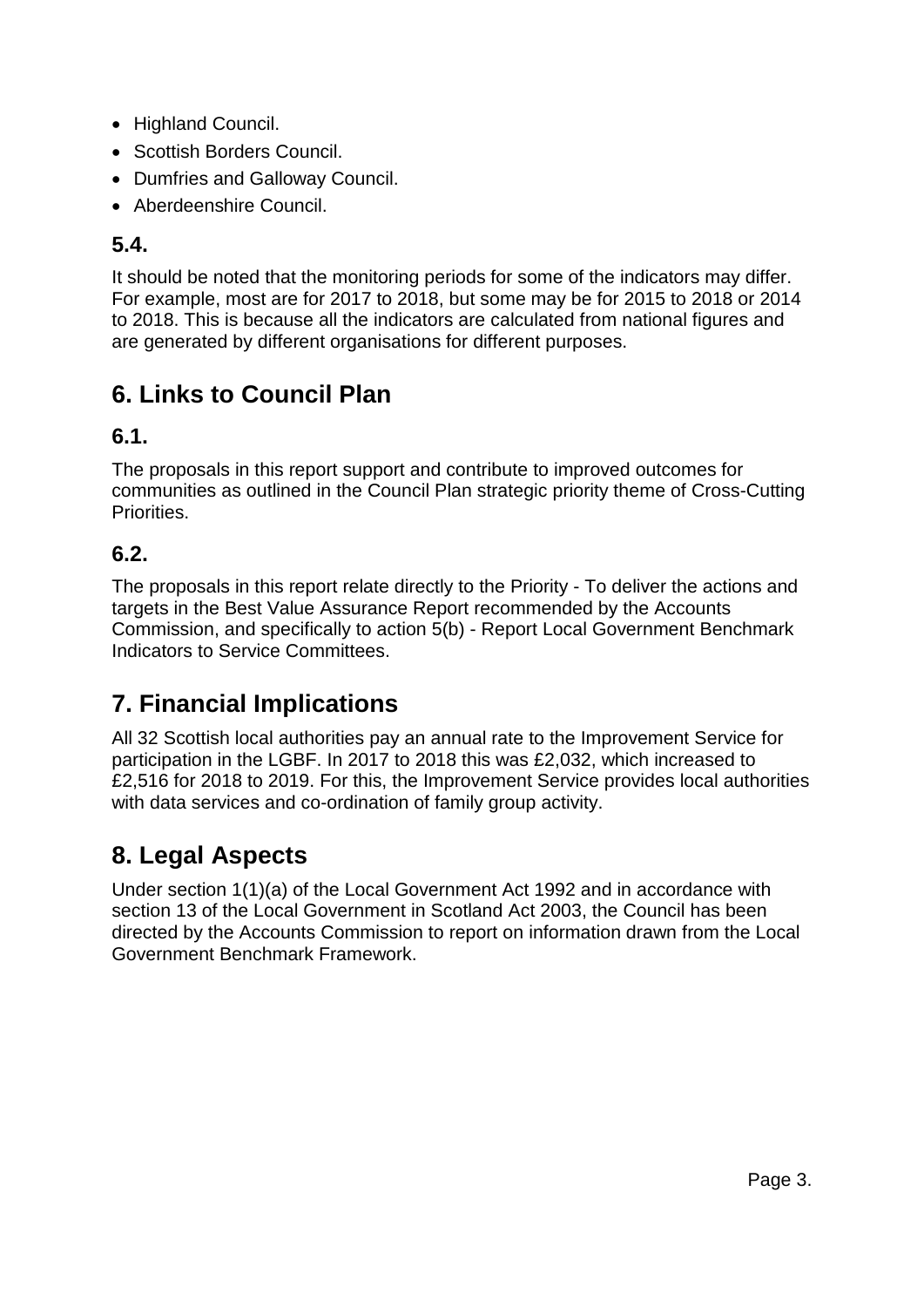# **9. Contact Officers**

Gavin Barr, Executive Director of Development and Infrastructure, extension 2301, Email gavin.barr@orkney.gov.uk

Brian Archibald, Head of Marine Services, Engineering and Transportation, extension 3600, Email [brian.archibald@orkney.gov.uk](mailto:brian.archibald@orkney.gov.uk)

Roddy MacKay, Head of Planning, Development and Regulatory Services, extension 2530, Email [roddy.mackay@orkney.gov.uk](mailto:roddy.mackay@orkney.gov.uk)

Darren Richardson, Head of Infrastructure and Strategic Projects, extension 2310, Email [darren.richardson@orkney.gov.uk](mailto:darren.richardson@orkney.gov.uk)

# **10. Appendix**

Appendix 1: Performance of the Development and Infrastructure Service against the LGBF indicators 2017 to 2018.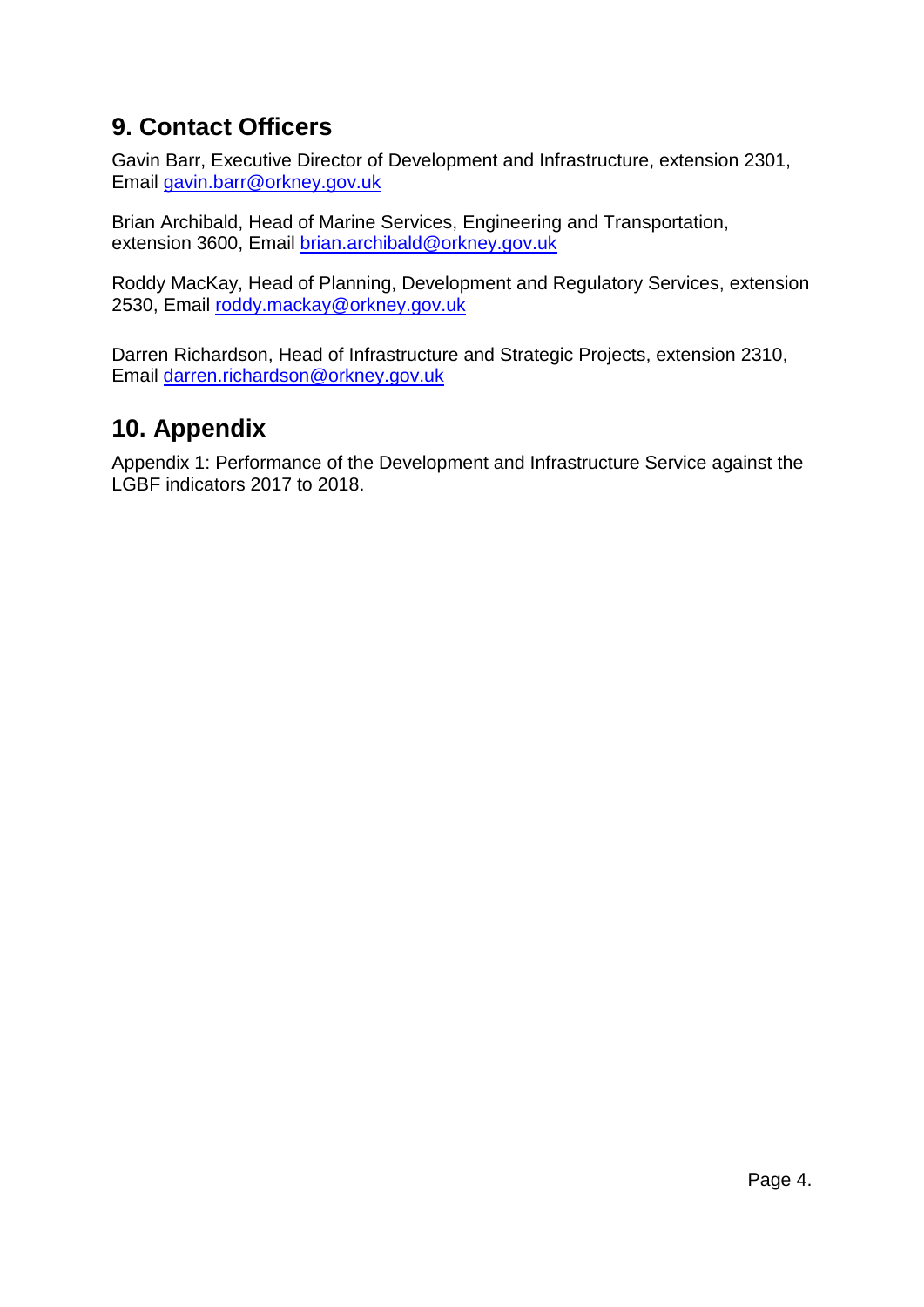## **Local Government Benchmark Framework Indicators 2017/18**

## **ECONOMIC DEVELOPMENT**

## **ECON1 – Percentage of unemployed people assisted into work from council operated/funded employability programmes**

In 2017/18, 4% of unemployed people were assisted into work from council operated/funded employability programmes, which is more than the 2016/17 figure of 2%, but less than the 2017/18 Scottish average of 14.4%.

This is due in part to Orkney's low unemployment rates and the availability of national employability scheme places allocated to Orkney.



### **ECON2 – Cost per planning application**

In 2017/18, the cost per planning application in Orkney was £4,268, which is more than the 2016/17 figure of £3,284, but less than the 2017/18 Scottish average of £4,819.

There was a minor reduction in the number of recorded applications, combined with an increase in the number of non-fee payable submissions, and advice in relation to strategic development which is also non-fee payable.

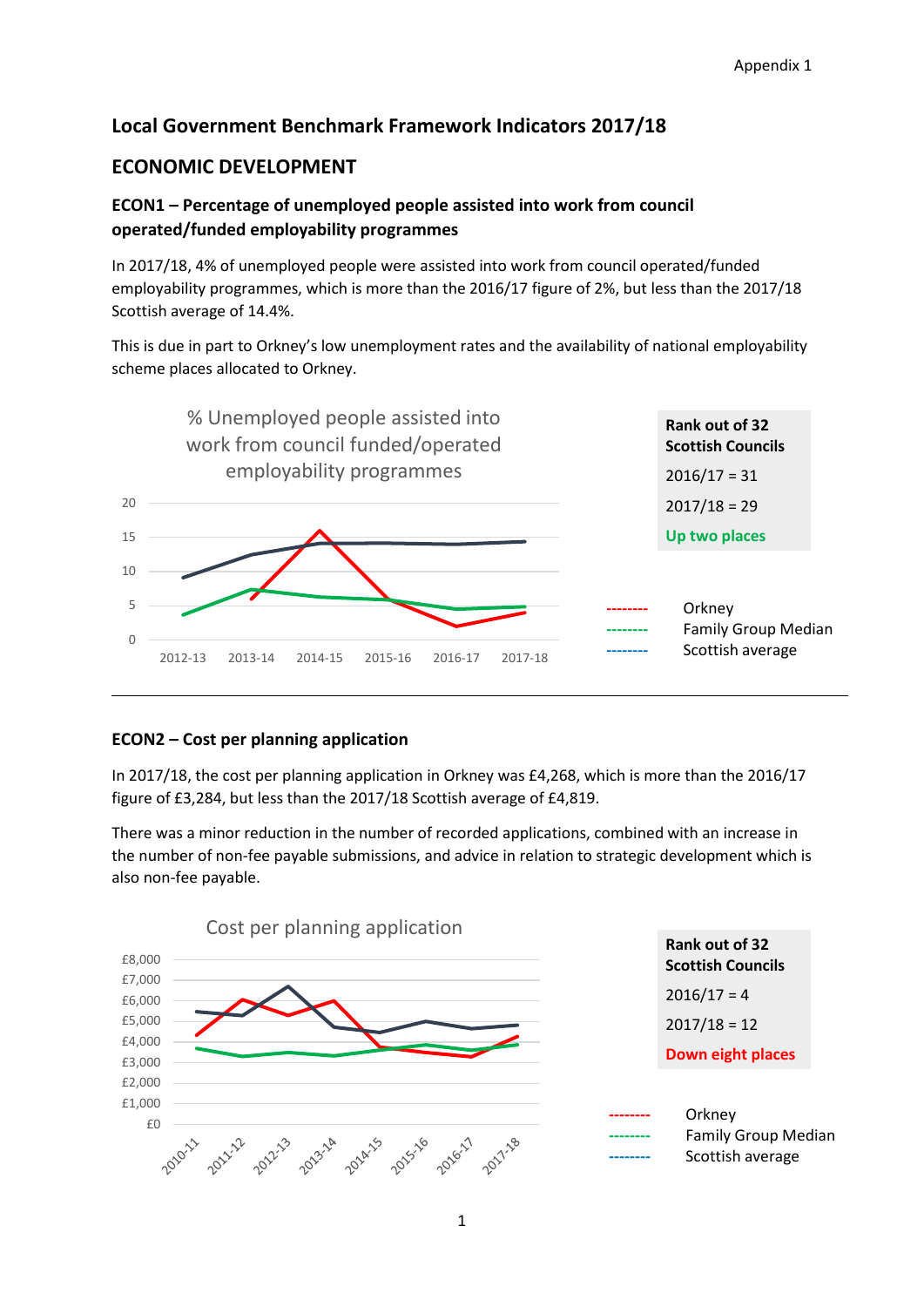### **ECON3 – Average time per business and industry planning application (weeks)**

In 2017/18, the average time per business and industry planning application in Orkney was 8.92 weeks, which is more than the 2016/17 figure of 7.97 weeks, but less than the 2017/18 Scottish average of 9.43 weeks.

Given the relatively small number of cases dealt with in Orkney, one or two individual complex applications, which result in additional time required for determination, can affect the overall average figure.



### **ECON4 – Percentage of procurement spent on local enterprises**

In 2017/18, 40.96% of council procurement was spent on local enterprises, which is about the same as the 2016/17 figure of 40.91%, and more than 2017/18 Scottish average of 27.4%.

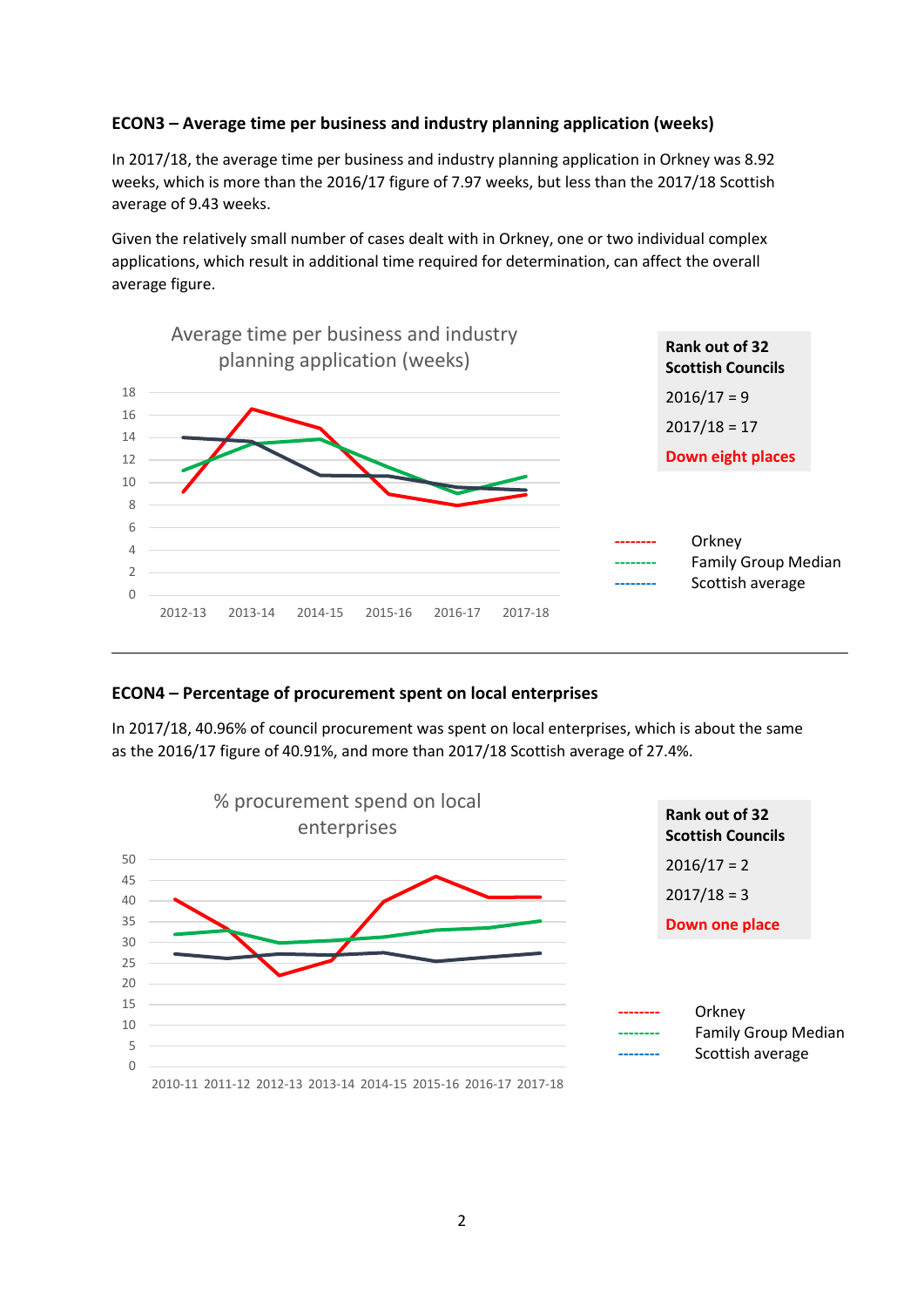#### **ECON5 – Number of business gateway start-ups per 10,000 population**

In 2017/18, the number of business gateway start-ups in Orkney per 10,000 population was 21.82, which is less than the 2016/17 figure of 22.44, but more than the 2017/18 Scottish average of 16.83.



#### **ECON6 – Cost of economic development and tourism per 1,000 population**

In 2017/18, the cost of economic development and tourism per 1,000 population in Orkney was £156,818, which is more than the 2016/17 figure of £126,475, and the 2017/18 Scottish average of £91,806.

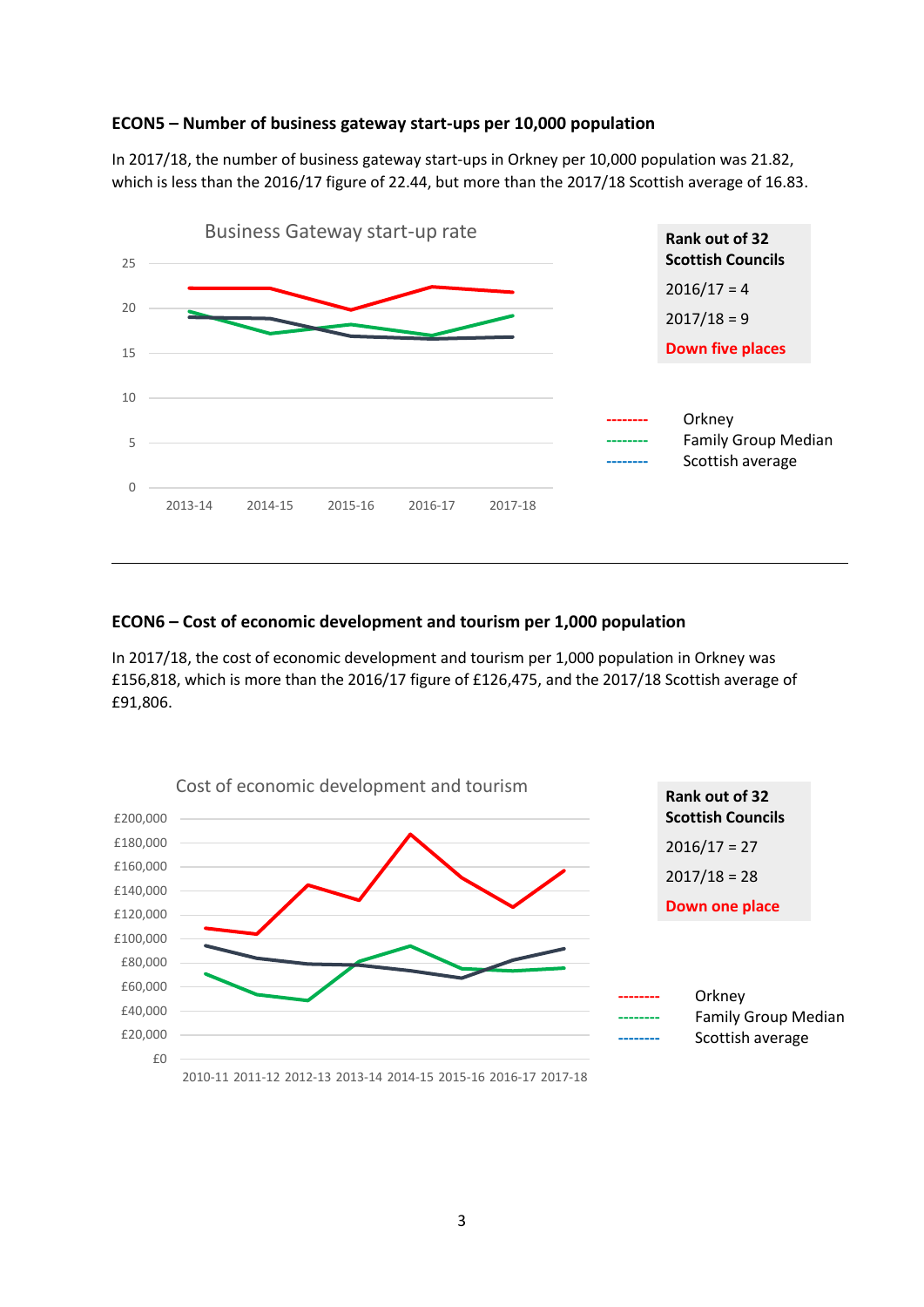#### **ECON8 – Proportion of properties receiving superfast broadband**

In 2017/18, 66.34% of properties in Orkney were receiving superfast broadband, which is better than the 2016/17 figure of 63%, but not as good as the 2017/18 Scottish average of 91.13%.

We are currently waiting for details of the R100 programme – the Scottish Government's commitment to ensuring every home and business in Scotland to has access to superfast broadband by 2021.



### **ECON10 – Immediately available employment land as a percentage of total land allocated for employment purposes in the local development plan**

In 2017/18, 7.3% of land allocated for employment purposes in the local development plan was immediately available, which is the same as the 2016/17 figure, but less than the 2017/18 Scottish average of 40.78%.

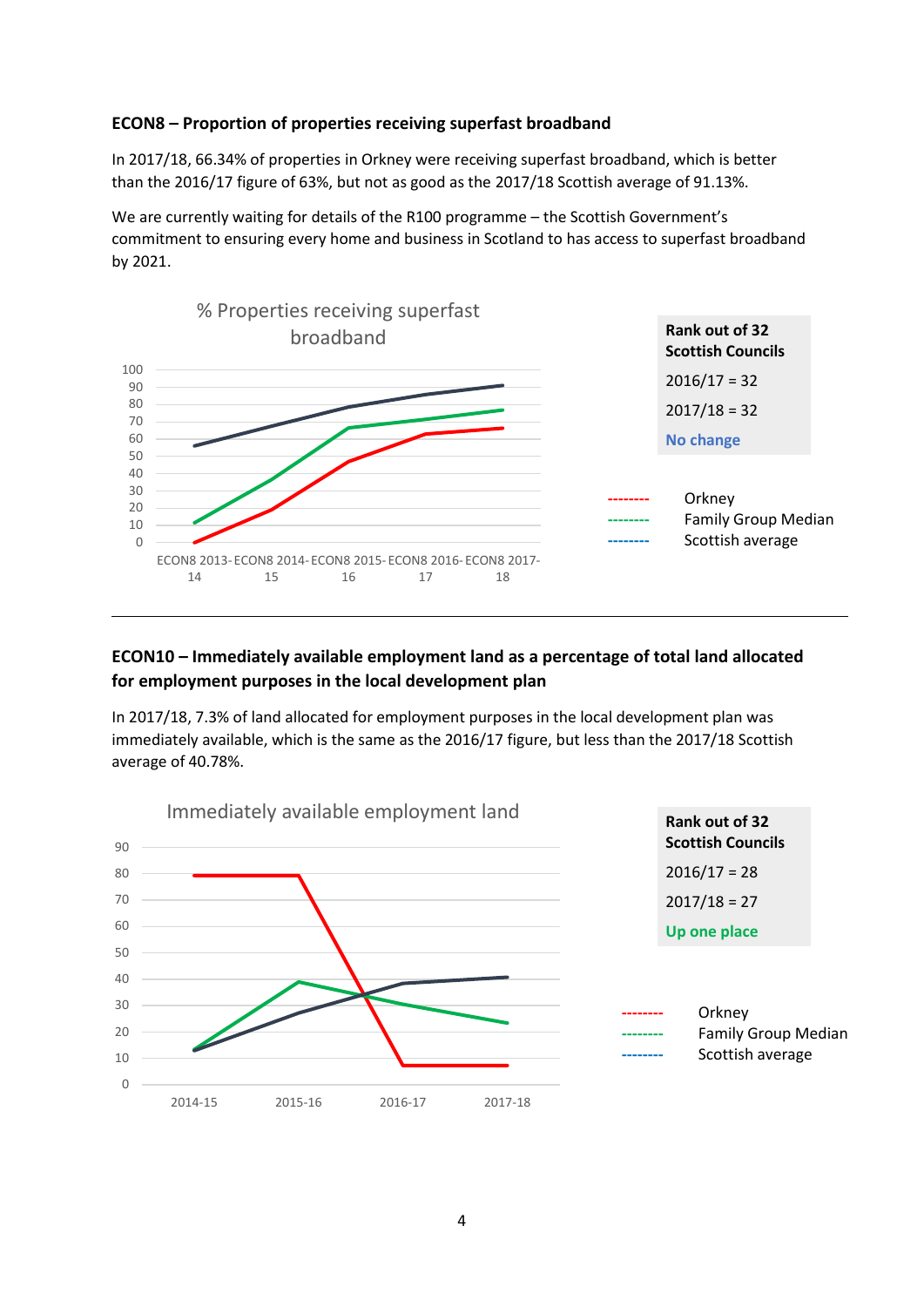## **ENVIRONMENTAL SERVICES**

#### **ENV1a – Net cost of waste collection per premise**

In 2017/18, the net cost of waste collection per premise in Orkney was £48, which is more than the 2016/17 figure of £46.03, but less than the Scottish average of £65.98.

Changes to services, the Introduction of Alternate weekly collections (AWC), were completed in March/April 2018, the final phase being improvements to recycling points to complement the AWC service provision. While 2017/18 figures increased on the previous year the increase represents a rise of just 4.4%, an increase in line with standard inflationary increases.



#### **ENV2a – Net cost of waste disposal per premise**

In 2017/18, the net cost of waste disposal per premise in Orkney was £141.43, which more than the 2016/17 figure of £131.26, and the 2017/18 Scottish average of £98.42.

Unlike collection services, provided via in-house services, the disposal of Orkney's waste requires shipping to Shetland for incineration. Increasing costs for disposal to Shetland are driven by operational and legislative changes beyond our control and have potential to increase above inflation in the future. Alternate disposal or treatment options are being assessed to try and stabilise or reverse costs for the future disposal of waste – for example, potential options for treatment, processing and/or further diversion.

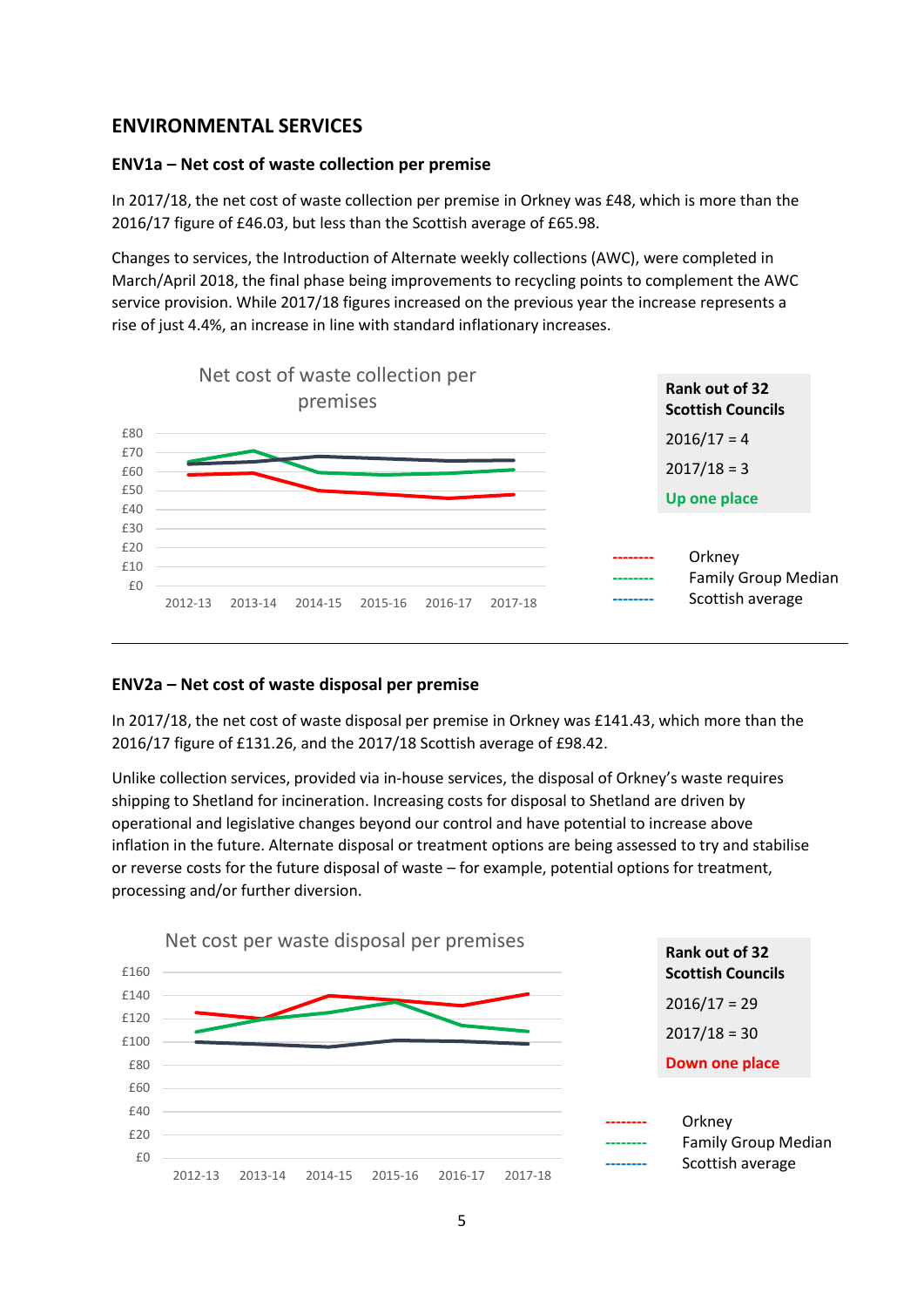#### **ENV3a – Net cost of street cleaning per 1,000 population**

In 2017/18, the net cost of street cleaning per 1,000 population in Orkney was £13,636, which is less than the 2016/17 figure of £16,975, and the 2017/18 Scottish average of £15,551.

Our street cleaning costs result from our flexible approach to available staff capacity, since our drivers cover Roads, Waste and Cleansing operations. So, there are times when Roads and Waste collection requirements are the priority, and cleansing operations are as a result delayed, meaning that the plant/vehicles are not running as efficiently per kilometre of swept road length, leading to higher average costs.



#### **ENV3c – Street cleanliness score**

In 2017/18, the street cleanliness score in Orkney was 98.21%, which is not as good as the 2016/17 figure of 99.38%, but better than the 2017/18 Scottish average of 92.2%.

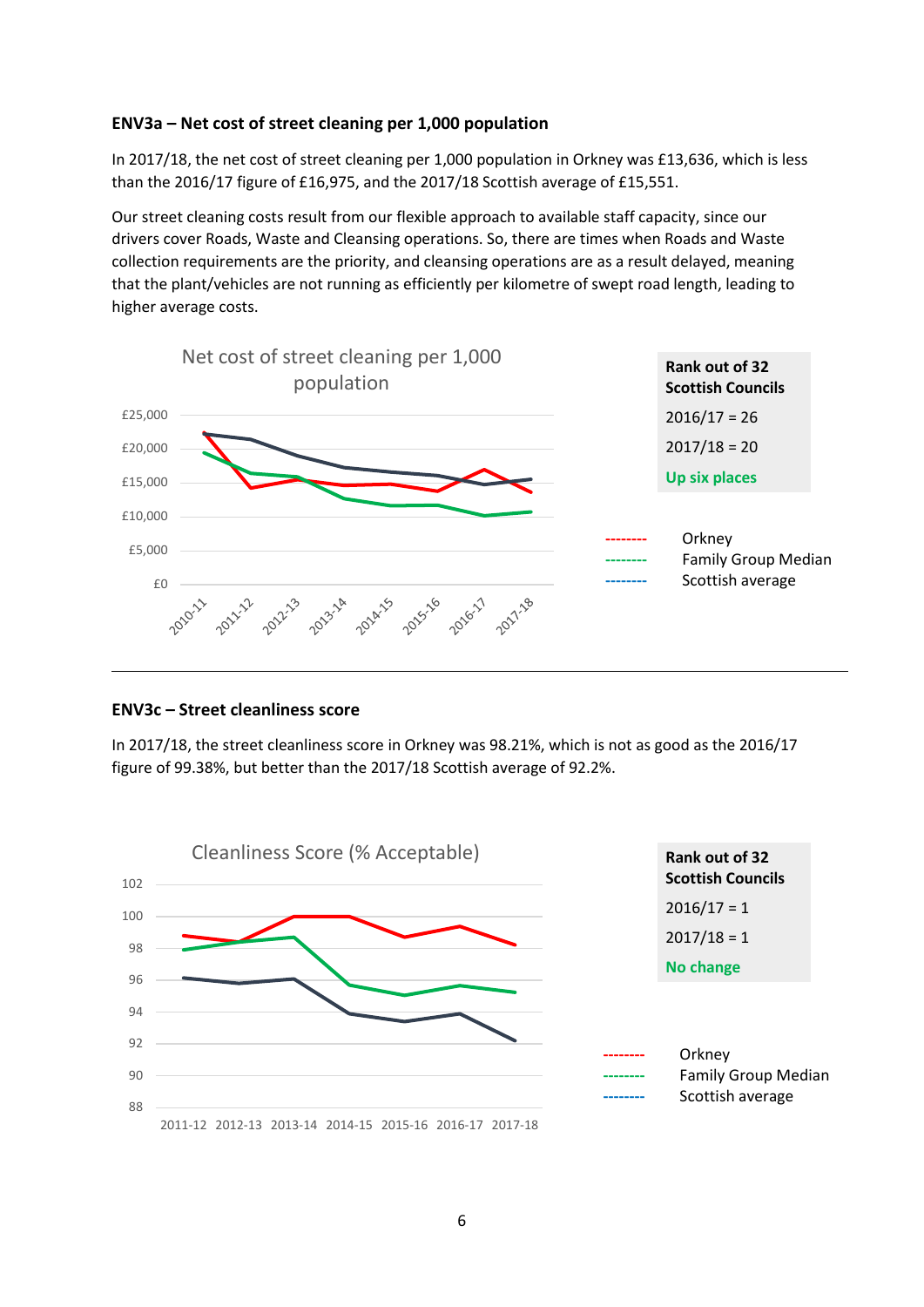#### **ENV4a – Cost of maintenance per kilometre of roads**

In 2017/18, the cost of maintenance per kilometre of roads in Orkney was £6,681, which is less than the 2016/17 figure of £6,945, and the 2017/18 Scottish average of £10,547.

The volume of work carried out on Orkney's roads in 2017/18 was reduced due to the decrease in revenue surface treatment budget.



## **ENV4b – Percentage of A class roads that should be considered for maintenance treatment**

In 2016/18, 22.39% of class A roads in Orkney should have been considered for maintenance treatment, which is more than the 2015/17 figure of 22.07%, but less than the 2016/18 Scottish average of 30.16%.

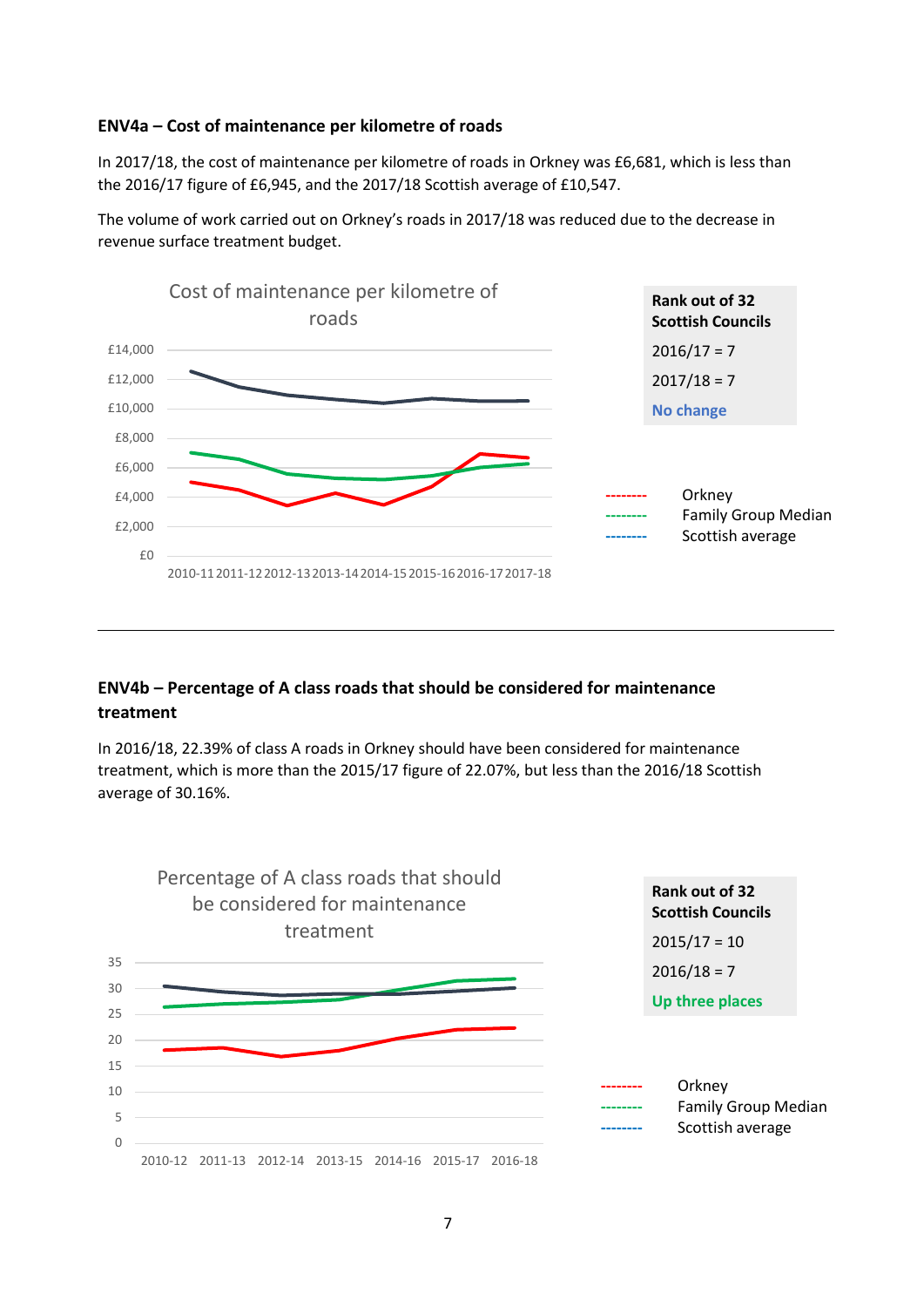### **ENV4c – Percentage of B class roads that should be considered for maintenance treatment**

In 2016/18, 20.92% of class B roads in Orkney should have been considered for maintenance treatment, which is more than the 2015/17 figure of 17.96%, but less than the 2016/18 Scottish average of 35.9%.



### **ENV4d – Percentage of C class roads that should be considered for maintenance treatment**

In 2016/18, 16.24% of class C roads in Orkney should have been considered for maintenance treatment, which is more than the 2015/17 figure of 15.49%, but less than the 2016/18 Scottish average of 36.16%.



*The figures for class A, B and C roads show marginal increases in cost. This is as a result of a reduced budget and an increase in material costs, while resources have been more focussed on Class A roads. However, it must be stressed that we are still well below the Scottish average across all three categories.*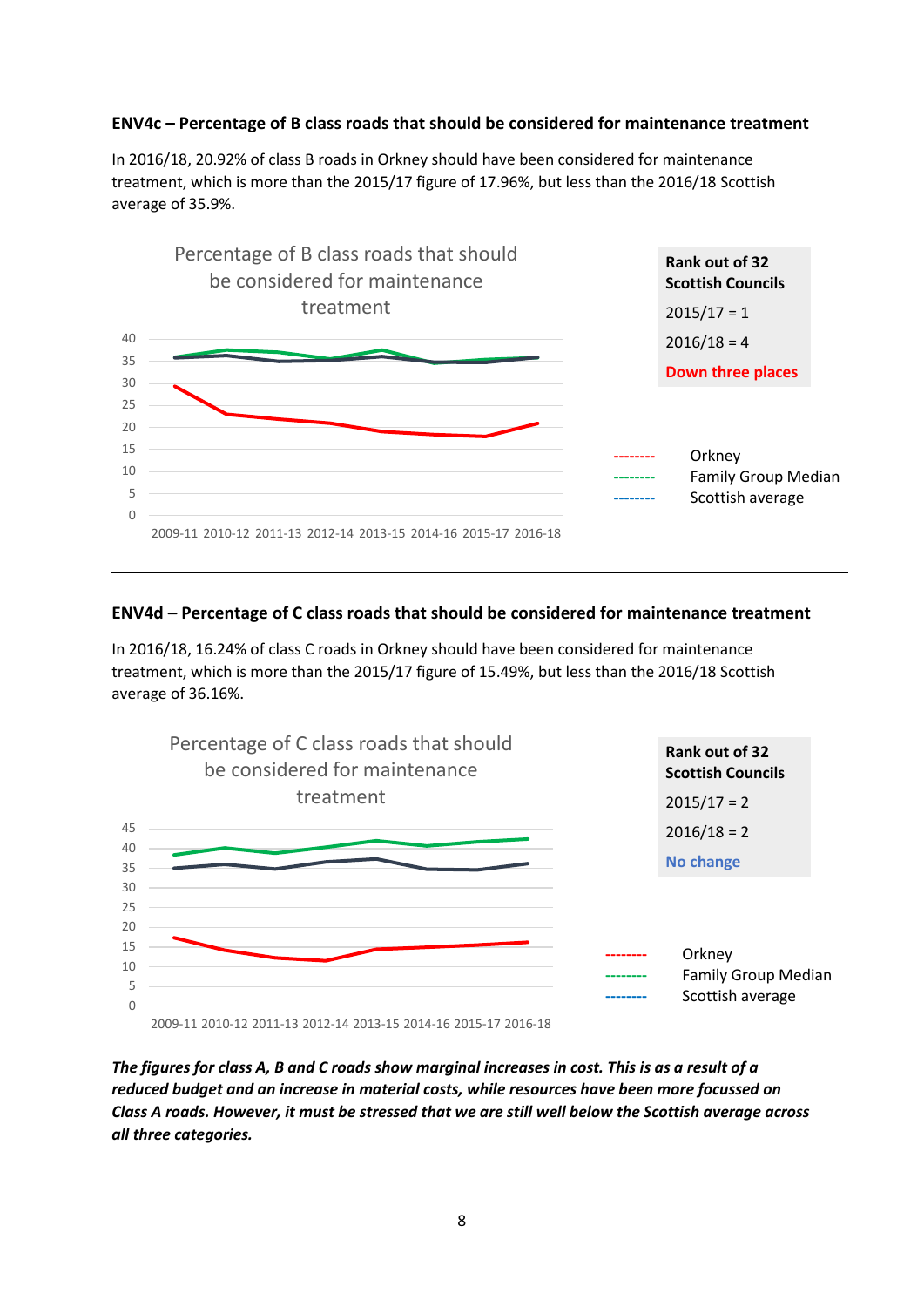## **ENV4e – Percentage of unclassified roads that should be considered for maintenance treatment**

In 2014/18, 19.61% of unclassified roads in Orkney should have been considered for maintenance treatment, which is less than the 2013/17 figure of 24.34%, and the 2014/18 Scottish average of 38.99%.



### **ENV5 – Cost of trading standards and environmental health per 1,000 population**

In 2017/18, the cost of trading standards and environmental health per 1,000 population in Orkney was £34,364, which is more than the 2016/17 figure of £30,639, and the 2017/18 Scottish average of £21, 385.

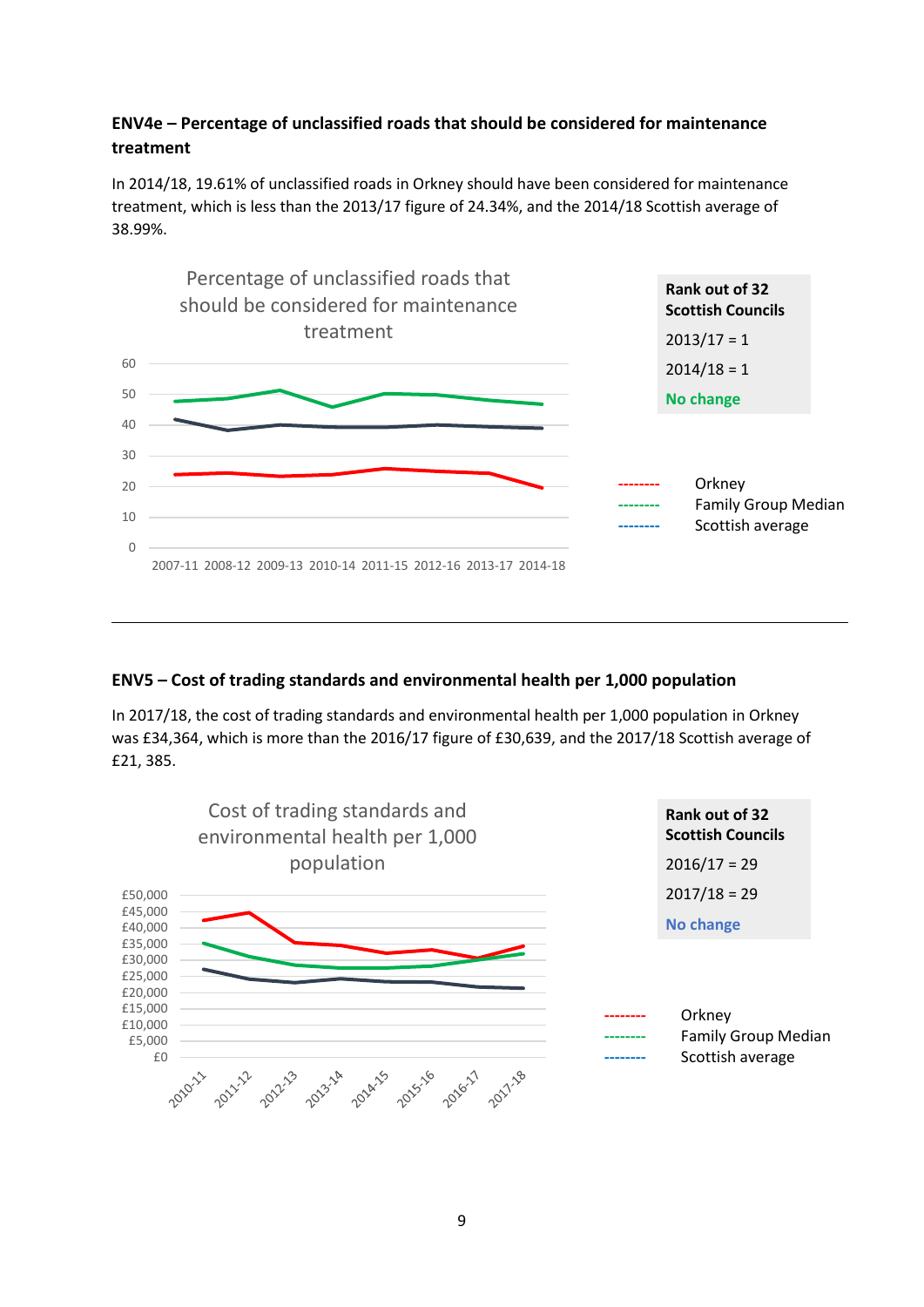### **ENV5a – Cost of trading standards, money advice and citizen advice per 1,000 population**

In 2017/18, the cost of trading standards, money advice and citizen advice per 1,000 population in Orkney was £8,727, which is more than the 2016/17 figure of £7,503, and the 2017/18 Scottish average of £5,890.

In all Scottish councils there is a minimum level of core service required to provide the trading standards service. This has an adverse impact on our costs as there are no economies of scale. Despite Orkney's low population base, we still provide a good level of trading standards services to Orkney's consumers, to our diverse business types, and across our dispersed geography. In April 2017 the animal welfare post transferred to Trading Standards which also contributed to the increased cost.



### **ENV5b – Cost of environmental health per 1,000 population**

In 2017/18, the cost of environmental health per 1,000 population in Orkney was £25,636, which is more than the 2016/17 figure of £23, 131, and the 2017/18 Scottish average of £15,496.

In all Scottish councils there is a minimum level of core service required to provide the environmental health service. Despite Orkney's low population base, we still provide a good level of environmental health services to Orkney's consumers, to our diverse business types, and across our dispersed geography. This has an adverse impact on our costs as there are no economies of scale. Central establishment charges to the Environmental Health Service also increased from £61,000 in 2016/17 to £128,000 in 2017/18.

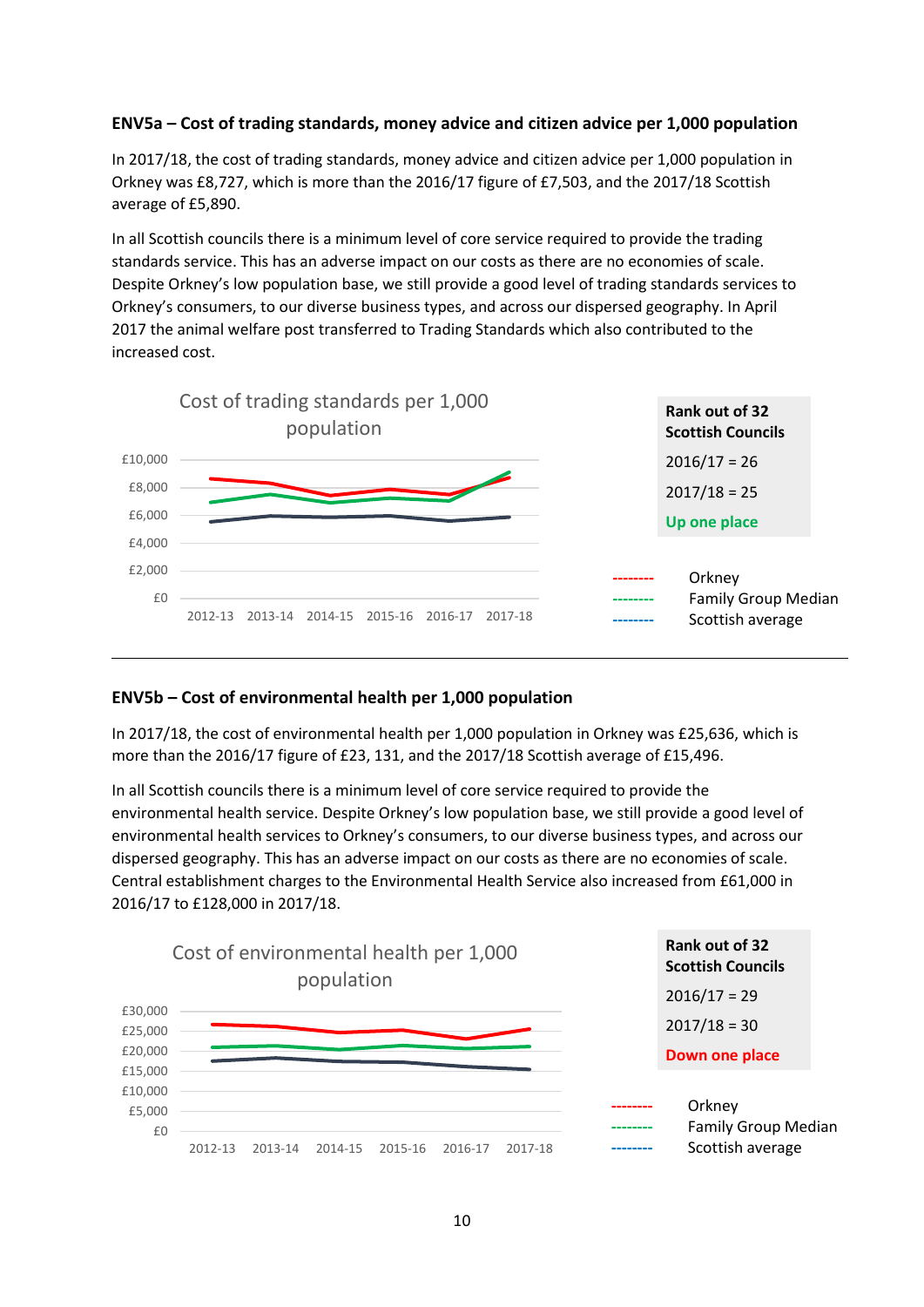#### **ENV6 – Percentage of household waste arising that is recycled**

In 2017/18, 18.33% of household waste in Orkney was recycled, which is less than the 2016/17 figure of 19.39%, and the 2017/18 Scottish average of 45.6%.

There was a significant drop in Orkney's recycling rate between 2013/14 and 2014/15 which was a direct result of changes to the reporting of recycled materials. This 12% drop reflected that composted waste could no longer count towards recycling rates.



### **ENV7a – Percentage of adults satisfied with refuse collection**

In 2015/18, 81% of adults in Orkney were satisfied with refuse collection, which is better than the 2014/17 figure of 76.67%, and the 2015/18 Scottish average of 78.67%.